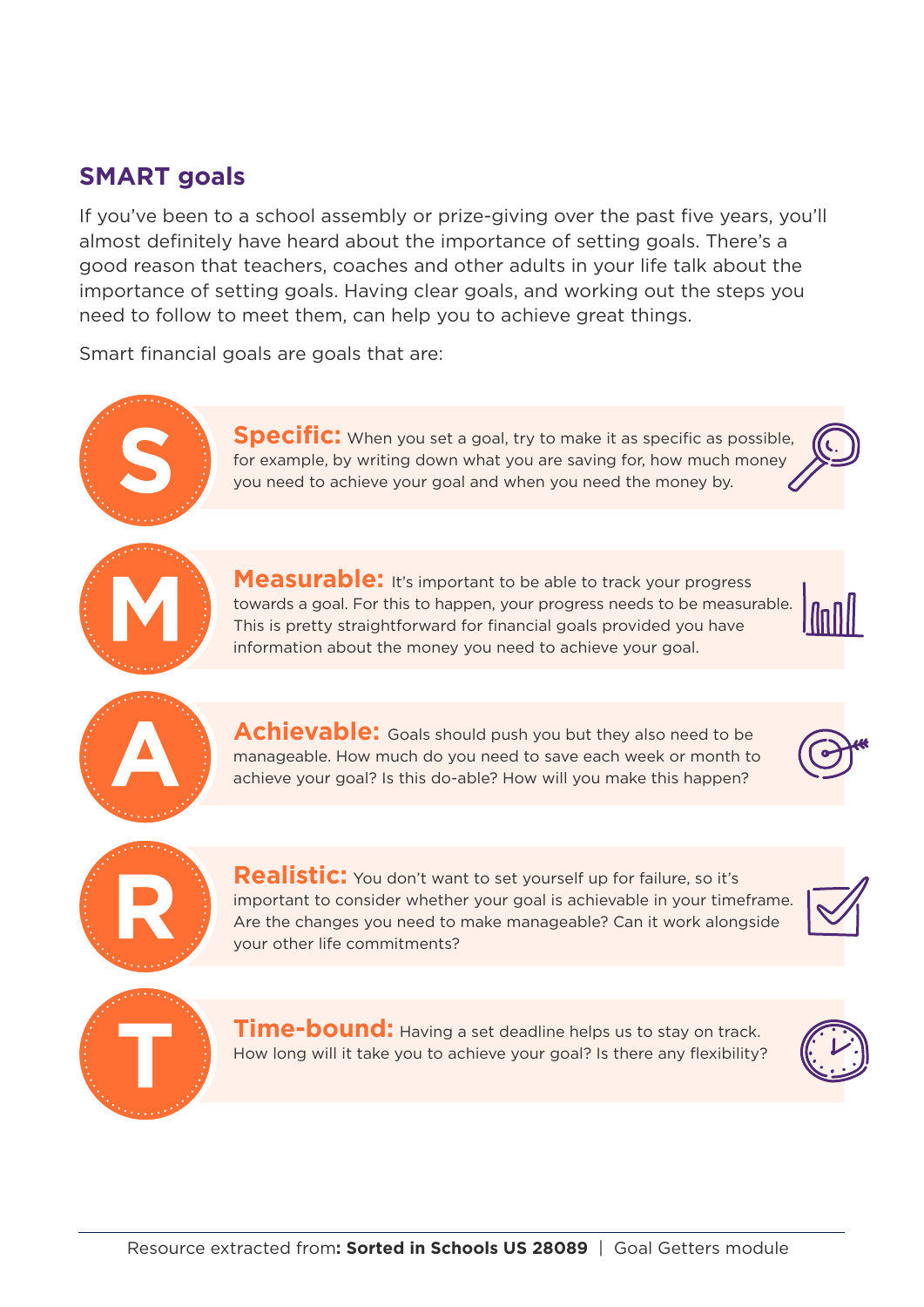## **Here is an example of a SMART goal:**

| <b>Specific</b>   | Hine wants to save up money to go to the Otaki summer<br>camp. The camp costs \$115 and the transport costs for<br>getting there and back are around \$220. Hine will also<br>need some spending money. She estimates that \$40 will<br>be enough. Hine needs to pay for the camp registration<br>and transportation in 4 months. The camp is in 6 months. |
|-------------------|------------------------------------------------------------------------------------------------------------------------------------------------------------------------------------------------------------------------------------------------------------------------------------------------------------------------------------------------------------|
| <b>Measurable</b> | Hine needs to save \$335 over the next 4 months, and then<br>\$40 in the following 2 months.                                                                                                                                                                                                                                                               |
| <b>Achievable</b> | Hine needs to save \$20 a week to reach her goal. Hine<br>is going to look for work in her neighbourhood to try to<br>fund her trip, for example, walking her neighbour's dog,<br>washing cars and weeding gardens.                                                                                                                                        |
| <b>Realistic</b>  | Even if Hine can't earn \$20 every week, she might be able<br>to earn more some weeks, which will balance things out.                                                                                                                                                                                                                                      |
| <b>Time-bound</b> | Hine has four months to earn the money she needs<br>for the camp and two months to earn spending money.                                                                                                                                                                                                                                                    |